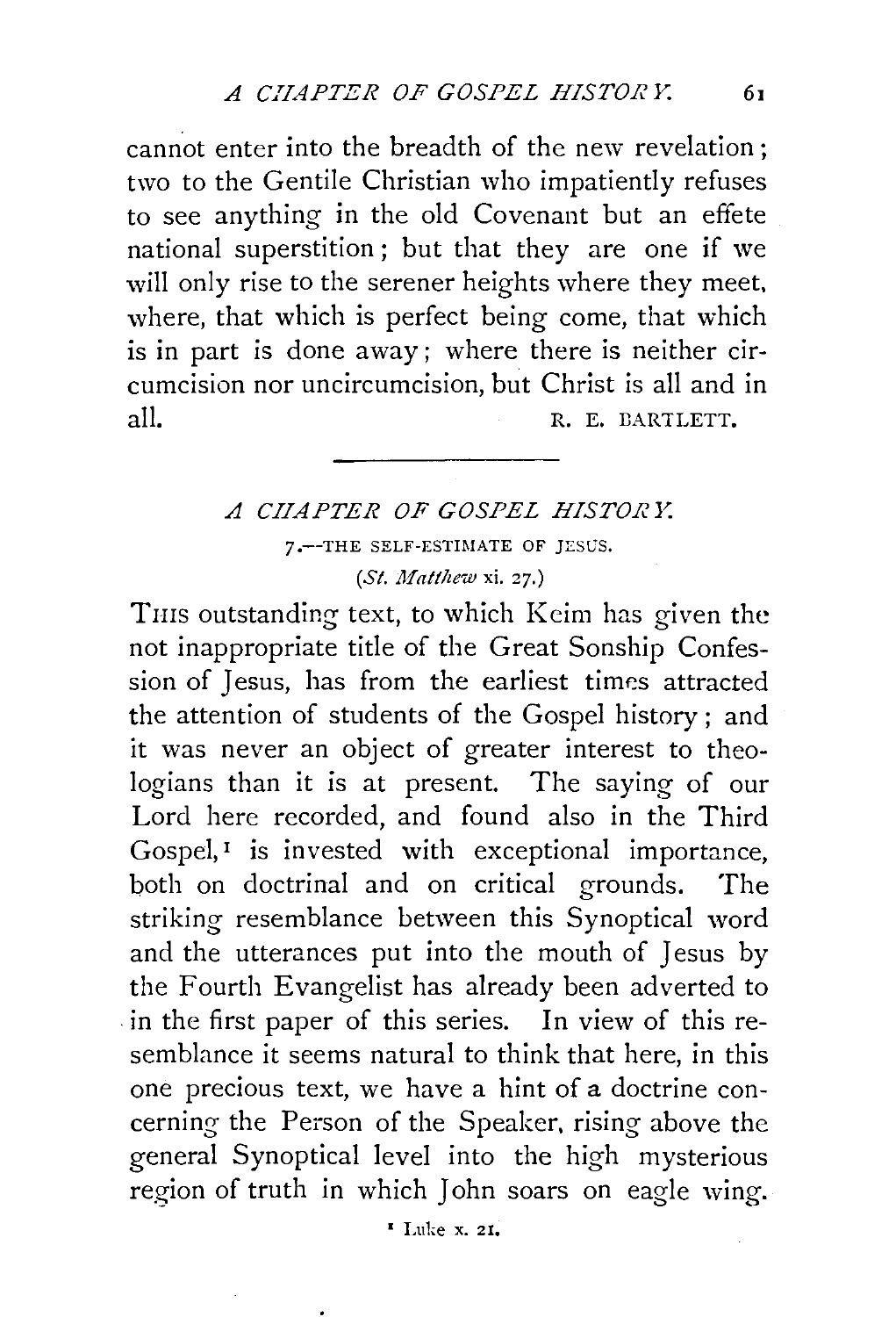Then it happens that the text before us is one of those about which much diversity of opinion has prevailed as to the correct reading. Not that the available critical authorities, in the shape of ancient MSS. of the Greek text, are at variance here. The source of dubiety lies nearer the fountain-head than the date of our oldest uncials, even among the Fathers of the second and third centuries. There is a very great unsteadiness in the form in which the text is quoted, as any one may see by consulting the work of Dr. Westcott on the " Canon of the New Testament."<sup>1</sup> All the varieties may be reduced under two types, one being the form in which the passage is given in all modern editions of the Greek Testament, and the other that which may conveniently be distinguished as the form in favour with, though not confined to, the Gnostic heretics. The latter ran thus : "All things have been given unto me by my Father, and no one knew the Father except the Son, .and the Son except the Father, and he to whom He (the Son) reveals;" the outstanding points of differ ence being the use of the past tense "knew" *(ëquo)* instead of the present "knoweth" *(γινώσκει* or *έπιγιvώσκει*), and the inversion of the second and third clauses of the sentence, the knowledge possessed by the Son of the Father being placed before the knowledge possessed by the Father of the Son.

The critical question is, Which of these two types is to be preferred? Patristic authority can be quoted in favour of what we have distinguished as the heretical reading. Justin Martyr, *e.g.,* in his first ·"Apology," gives the text in Greek exactly as the

<sup>1</sup> *Vide* p. 134 (fourth edition), note, where is given a table of variations.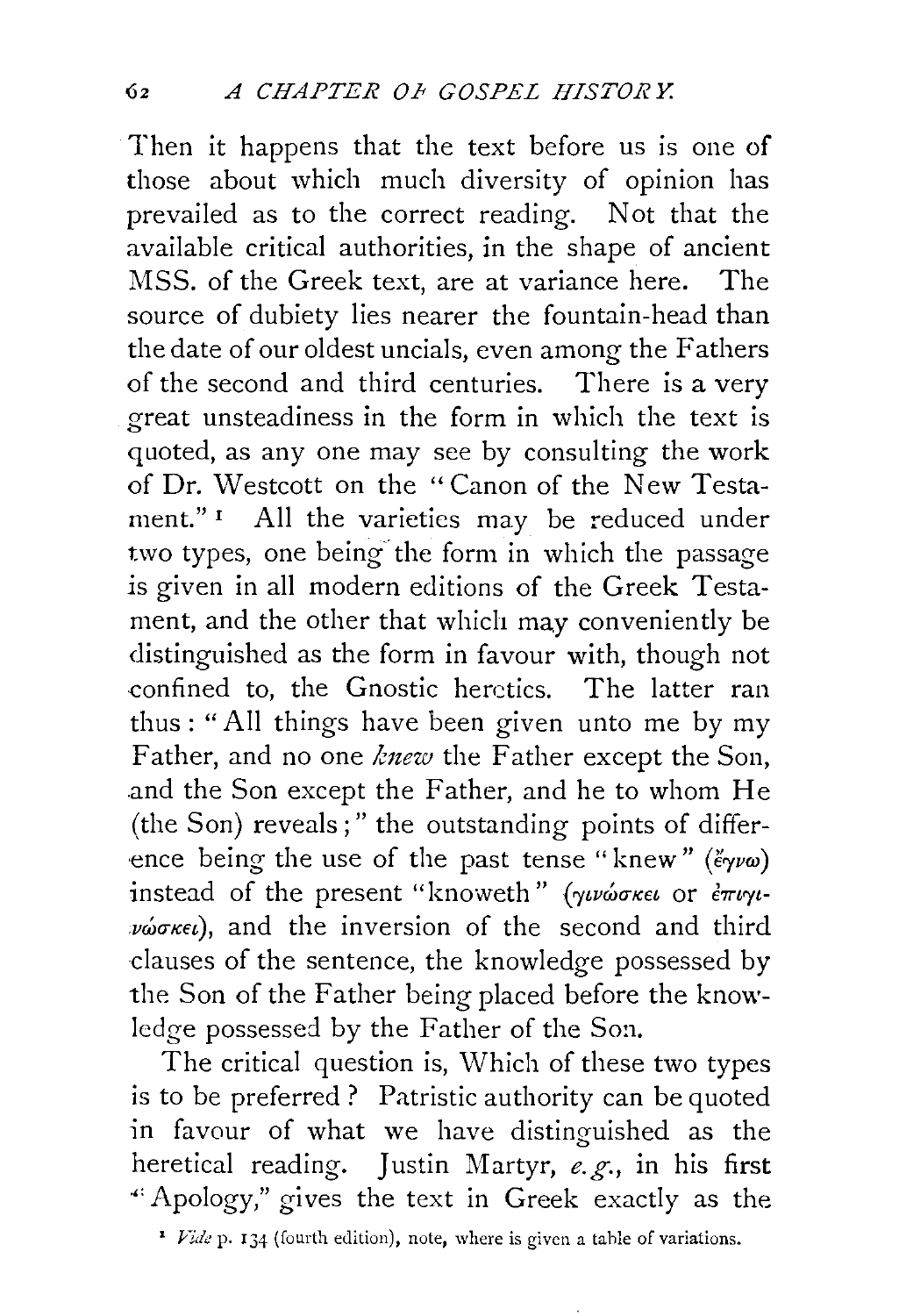above rendering requires it to be,<sup>*r*</sup> though elsewhere coming a little nearer our canonical text by the use of the present tense of the verb To know. The same form occurs in the writings of Clement of Alexandria and of Origen. The relation of Irenæus to the question is peculiar and important. He quotes the text in one place substantially as it occurs in our Greek Testament, and then goes on to refer to some who, thinking themselves wiser than the apostles, read the text the other way (" No man *knew* the Father," &c.); assigning as their reason for altering the words a desire to draw from them the inference that before Christ's time no one knew the Father, that the doctrine of God's Fatherhood was not contained in the Old Testament, and that Jesus Christ first made it known, which is the well-known view ot Marcion.<sup>2</sup> In another place Irenæus indicates that those he had in view as corrupters or false interpreters of the text were the Marcosians.3 It is in this way we know that the reading in question was in favour with Gnostic heretics, and the use they made of it. But the curious thing is that the same Father, in a passage in the same chapter in which he animadverts on those who would be wiser than the apostles, again quotes the text in the form preferred by the heretics, with the exception that he uses the present tense of the verb To know.

From the facts just stated, and others of similar import, certain inferences have been drawn. The author of "Supernatural Religion" avails himself of

**<sup>&</sup>lt;sup>1</sup>** *Apologia*, *i.* 63. Ουδείς έγνω τον πατέρα εί μή ο vioc, ουδέ τον viov  $\epsilon$ <sup>*i*</sup> μή *ρ πατήρ*, και δις αν αποκαλύψη ο *vióc.* 

<sup>&</sup>lt;sup>3</sup> *Contra Hareses*, lib. i. c. xx. 3 Ibid. lib. iv. c. vi. 3.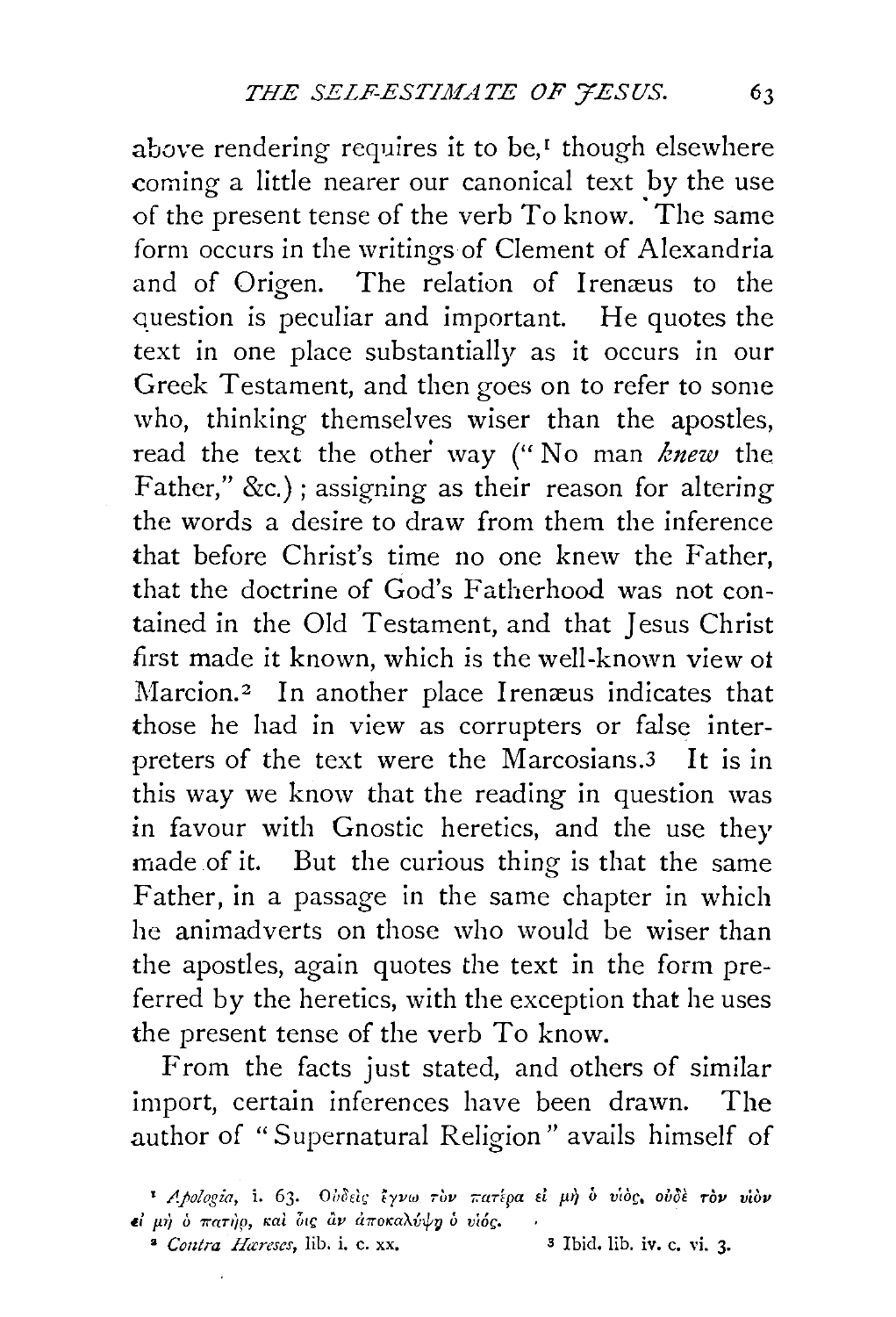the facts relating to Justin's way of quoting the text as an argument in support of his position that the famous Apologist of the second century was not acquainted with our canonical Gospels, but quoted from earlier forms of the Gospels, no longer extant. Keim, on the other hand, from the whole facts regarding early patristic usage in reference to this text, draws the inference that the "heretical" type, as we have called it, comes nearer the original form of the saying as recorded in the early copies of our Gospels than the one with which we are familiar, which he thinks owes its origin to an increasing desire in the Church to glorify Jesus as a superhuman Being, and to remove from the words whatever had been used by heretics in support of their obnoxious opinions. His view on the question in dispute, in his own words,<sup>1</sup> is as follows. "'All is given over to me by my Father, and no one knew thoroughly the Father except the Son, and the Son except the Father, and to whom He reveals it.' So must the oftquoted, but also the, through reflection, much corrupted, word of Jesus, originally have sounded. The present prevailing text of our Gospels is the remotest from the original : it contains a word of Jesus artificially altered for his glorification." He goes on to say that the other reading, well attested by the Fathers of the second century, and down even to those of the fifth, is to be preferred to the current one, because the latter became current in the close of the second century through the desire to honour Jesus and to obviate the hated inferences of the Gnostics with respect to the knowledge of the true

<sup>1</sup> Ein künstliches Verherrlichungswort Jesu.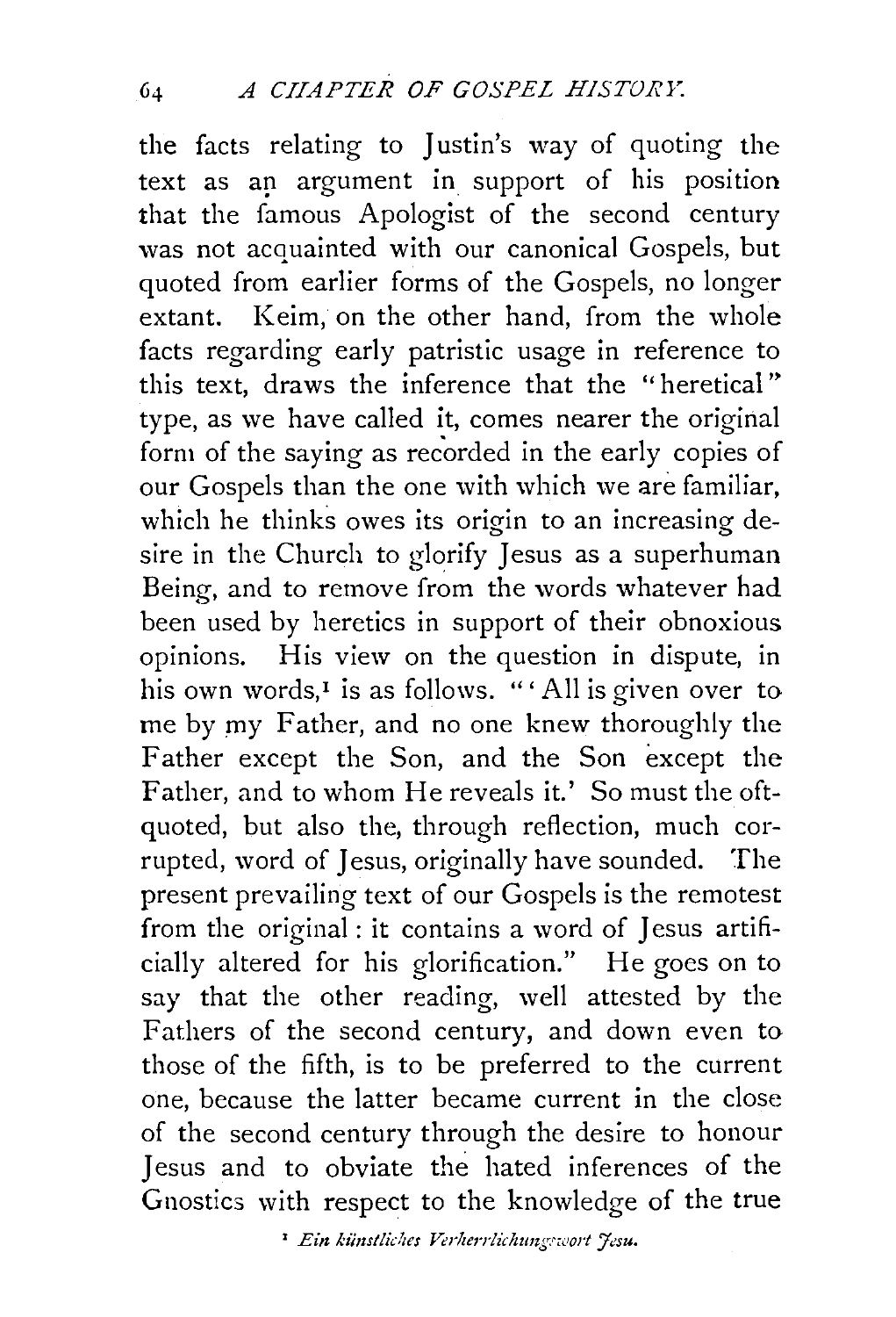God. He does not, however, think that even the early patristic reading is quite correct. The true reading, though little supported, he holds to be : "No one knew the Father except the Son, nor did any one know the Son except the Father, and he to whom He (the Father, not He the Son) will reveal it." <sup>I</sup>

This view of Keim's seems based on dogmatic prejudice. It may be true, as he says, that the whole question as to the right reading is a comparatively small one; but it is manifest, from the reasons which he assigns for his preference of the antiquated reading, that the question is not a small one to him. He tacitly admits that the text, as it now stands, involves, when naturally interpreted, very remarkable pretensions on the part of Jesus ; and it is on the ground of these pretensions that he regards the approved text with suspicion and aversion. To an unbiassed consideration it must appear that the text 'as it stands fits in most naturally to the circumstances amidst which the words were spoken. Jesus, rejected of men, falls back upon the comforting consciousness that his Father in heaven thoroughly knows Him, though the wise and prudent do not. It is natural that He should speak first of the Father's knowledge of Him, and of that knowledge in the present tense. It is equally natural that He should next speak of his knowledge of the Father, and of his importance as the medium through whom that knowledge comes to other men. It belongs to the situation that the despised One should not only comfort Himself with the thought, "My Father knows me," but

<sup>1</sup> Jesu von *Nazara*, ii. 380, 381.

vol. vi. 5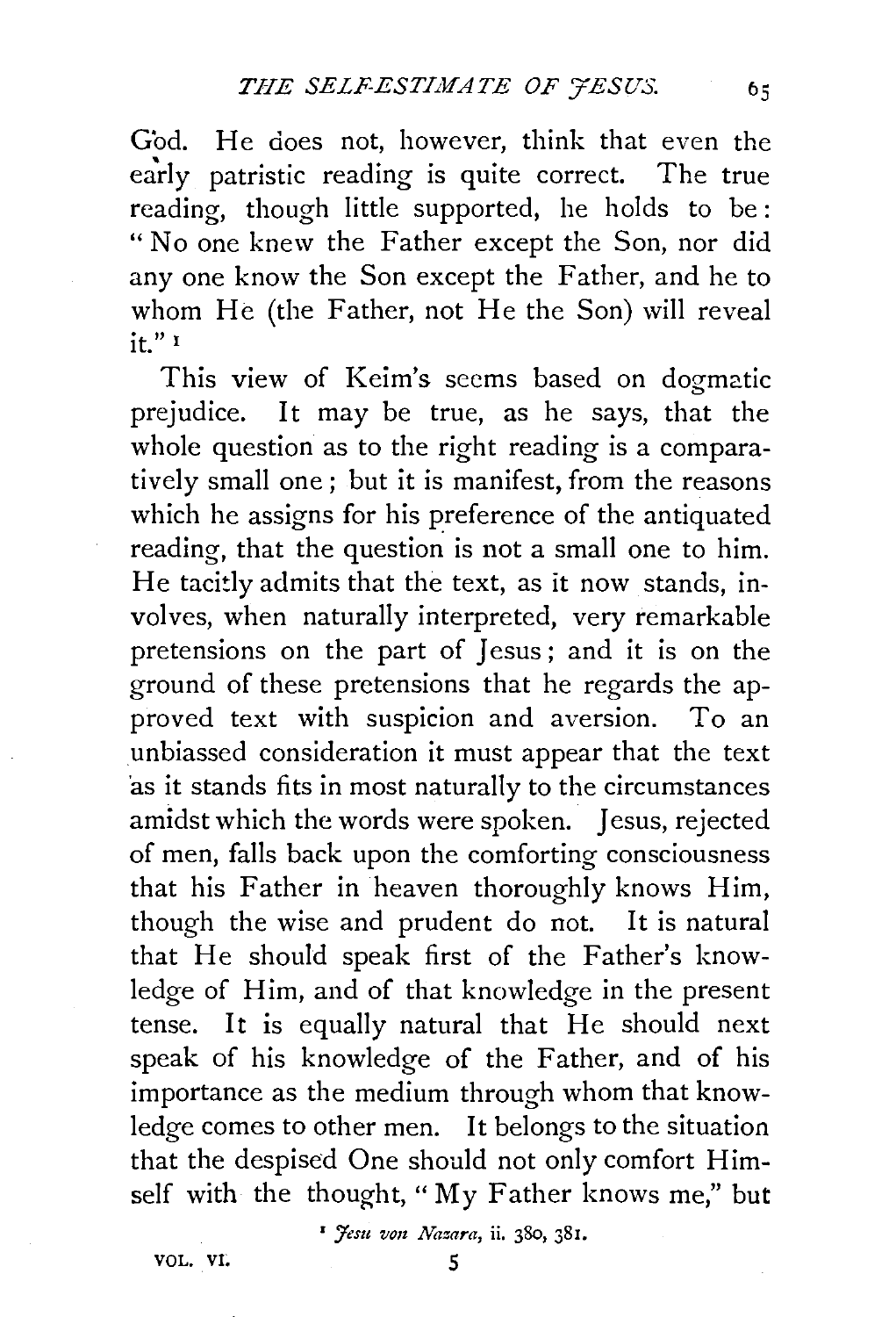that He should assert his own importance as the medium through whom God is made known to the world. We therefore cordially concur in the opinion expressed by another German theologian, who is as free a critic of the Gospel history as Keim himself, and who expresses his view to the following effect. " The canonical text of the word in Matthew xi. 27 has its guarantee, not only in its being found in the earlier Fathers alongside of the then current transformed reading, but very specially in its historical character. The word of Jesus contains, not a history of revelation, but a mirror of his own experience ; and because He starts from this, He begins with the thesis, No man knoweth the Son except the Father. So soon as men began to use the whole text for doctrinal purposes, the changes which adapted it to that purpose began to be made. The clauses were inverted and the tense changed, and the result was a word indicating Christ's position in the history of revelation." $\mathbf{I}$  It is only needful to realize the position in which Christ found Himself at the moment, to feel the justness of these observations. If, however, some additional evidence be desiderated to shew the naturalness of the turn Christ's thought took at this point, when He gratefully reflected on the Father's intimate knowledge of Himself in presence of the unbelief and ignorance of men, we might refer to a somewhat parallel instance. Recall the word-spoken by the Son of Man when He was blamed for receiving publicans and sinners, and eating with them. *"]* oy shall be *in heavm* over one sinner repenting, more than over ninety and nine just persons, that

' \Veiziicker, *Untersuchzmgen iibcr die Evangc!ische Geschichte,* p. 433, note.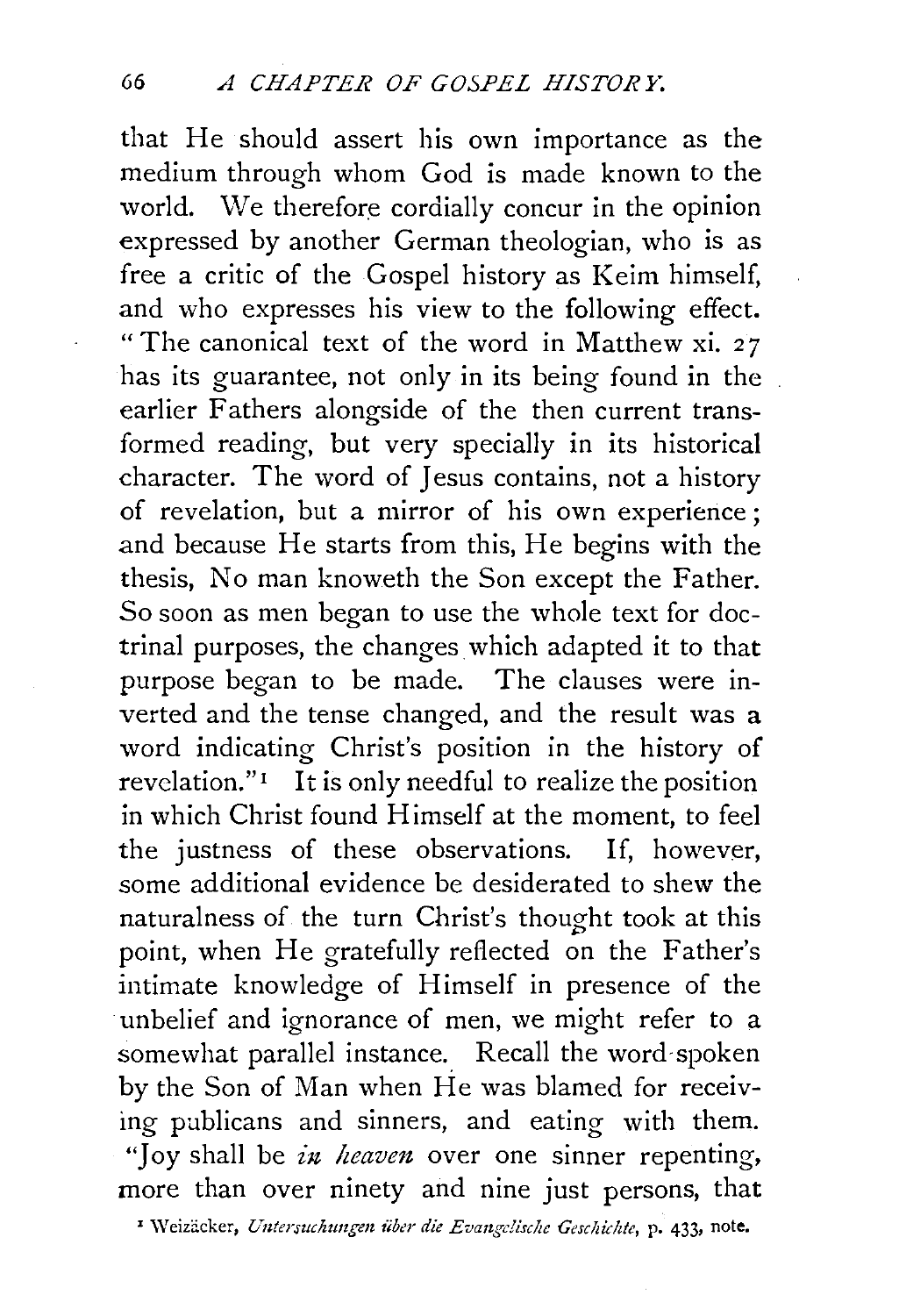need no repentance."<sup>1</sup> Why say, *In heaven*? why not rather say,  $I$  have peculiar joy in seeing even one obscure insignificant sinner repenting? That was what his position as one whose conduct was misunderstood required Him to say: why, then, instead of saying that, does He make this didactic statement about the way in which Heaven regards the penitent ? Just because He is misunderstood, completely and hopelessly misunderstood. With his back to the wall, so to speak, He asks Himself, Where shall I go in quest of beings who feel as I feel ? Pharisees simply despise the degraded, and are incapable of conceiving so much as the possibility of a love like that I cherish toward the sinful and :the miserable. Sadducees think it does not matter whether men repent or not; it will be all the same how men live, seventy years hence. If they think they make themselves happier by indulging in vice, why then let them. Nowhere on earth can I find beings that feel as I feel, or can understand or conceive my feelings ; but in heaven, yes, in heaven, .they understand me ; in heaven they feel as I feel. There is joy in heaven, I tell you, over sinners repenting; and the joy of heaven is mine. In the case before us, Jesus is similarly situated, and seeks similar ·consolation. Conscious that He is despised and rejected by the  $vi.e$  and prudent, by all his contemporaries with the exception of a few babes, He lifts his thoughts upward, and says, There is One that knows me thoroughly, One whom the wise and prudent wish to know, and think they know, but whom no -one knows who rejects me ; for, despised though I

• Luke xv. *7·*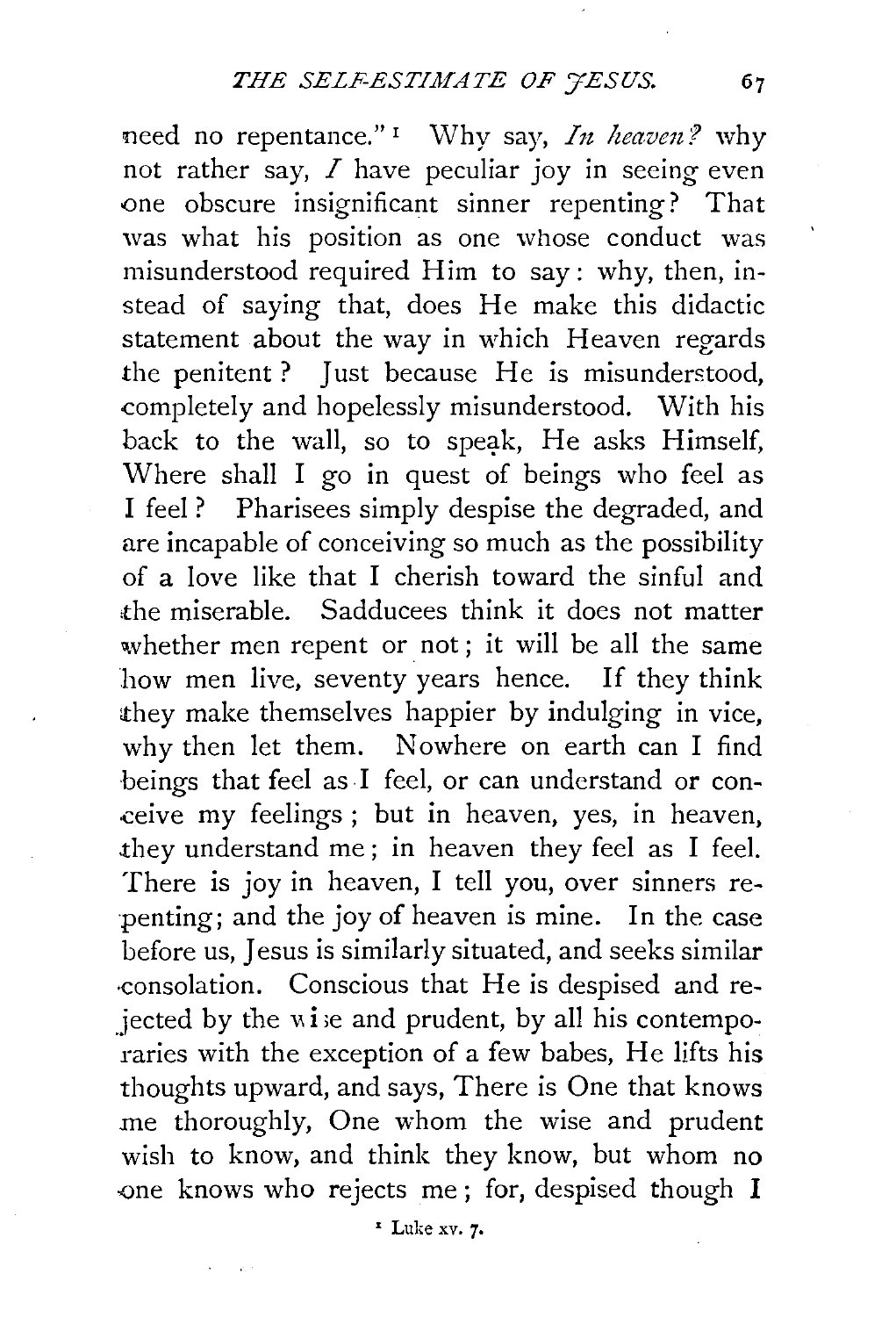be, I am the medium through whom He is made known to the world.

With these observations on the critical question as. to the correct text, we pass to the more important question, What is the doctrinal import of this very remarkable utterance of Christ ? A full history of the interpretation of the passage cannot here be given. but it may be instructive to notice briefly two of the most recent attempts to explain the words on the part of writers who either deny altogether the Catholic. doctrine concerning Christ's person, or refuse to admit that that doctrine has any footing in the Synoptical Gospels-Keim and Ritschl. Adopting the reading approved by the Gnostics, Keim expounds it as follows :- "Whichever form of the text we adopt, we find therein the glory of Christ, and a great testimony, and personal testimony, in reference to his whole position. All is given to Him by his. Father, that is, the God whom He here for the first time distinctly calls his Father in contrast to all other men. The all things given are primarily those babes,. the kernel of the people to whom the Father has. shewn the Son; but likewise all Messianic rights. among men, which the faith of the people legitimizes. and the unbelief of the wise avails not to frustrate. But what precisely are those mysterious intangible Messianic rights? He tells us plainly in the sequel. No one knew the Father except the Son, and the Son except the Father, and he to whom He reveals. His right, his privilege, his singularity lies, above all, in the through Him for the first time completed knowledge of the Father, in his being known by the Father, and in his becoming known to the humanity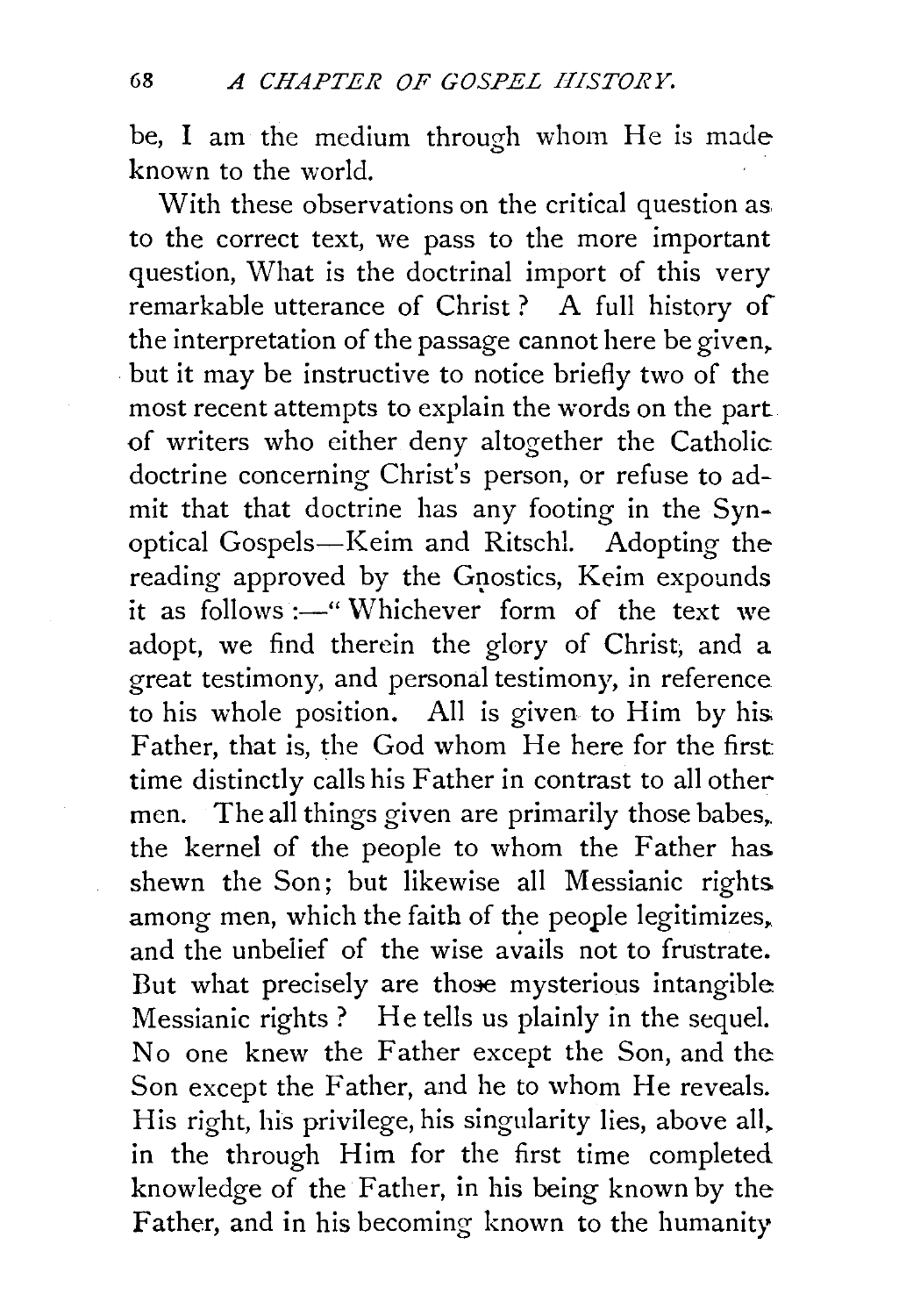whom the Father gives Him, whilst He gives to it the knowledge of the Son. It is, in short, the representation of the highest spiritual truths, as the exclusive mediator of which He, at once Revealer .and Revealed, is appointed for a believing obedient world of men. In this mighty thesis lie three mighty utterances. He is the first and only One who through Himself and through God has reached the knowledge of God the Father; that knowledge which no Abraham, no Moses, no David, no Solomon, no Isaiah, no Daniel, not to say no wisdom of the contemporary wise, had discovered. In the second place, as He knows God, so God has known Him. He has known God as Father, as Father of men, and yet more as his own Father. God has known Him as Son, as Son among many, and yet more as the One among many, and exclusively related to each other. Each to the other a holy, worthy to be known, searched out, discovered secret, they (Father and Son) incline towards each other with love, to discover each other, to enjoy each other with self- satisfying delight, resting on equality of spiritual activity, of being, of nature. In the third place, this self-contained world of Father and Son opens itself to the lower world, to men, only by a free act, because they are pleased to open themselves up and to admit whom they choose to fellowship; and because the Father is even still greater than the Son, even when the Sou upon earth speaks to the ears of men, so it is finally not the Son but the Father who is the decisive Revealer, interpreting to the spirits and hearts of men the Son, and in the Son Himself admitting the babes, excluding the wise and knowing." $\text{As}$  if <sup>*z</sup> Jesu von Nazara*, *ii.* 381.</sup>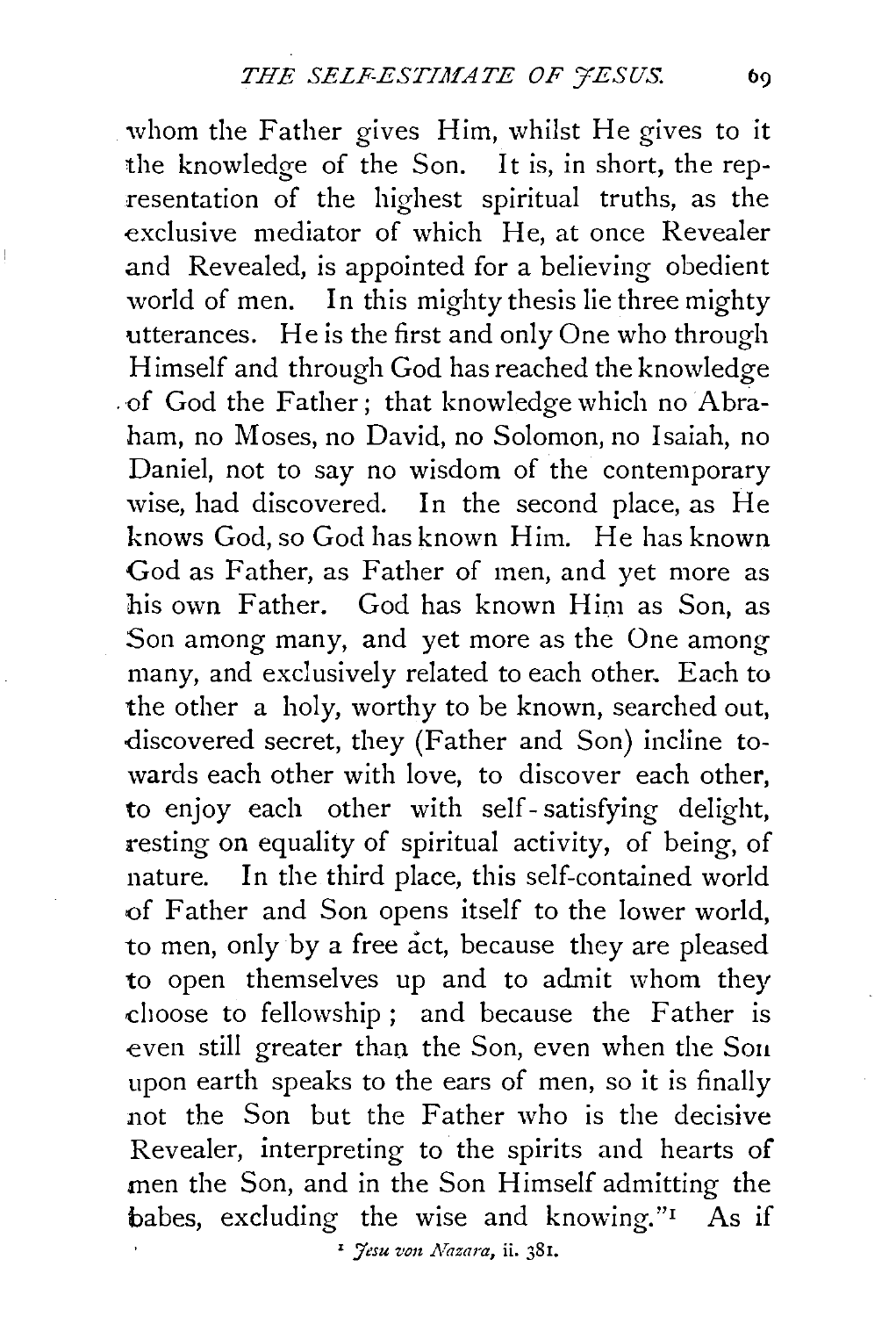feeling the need for a simpler statement, the author remarks further on : "This place is, as no other, the interpreter of the Messiah-thought of Iesus. If we interpreter of the Messiah-thought of Jesus. desire to reduce it to its simplest expression, it may be said that Jesus sought his Messiahship in his world-historical spiritual achievement, that He mediated for humanity the highest knowledge of God and the most complete blessed life in  $God."$  It is clear from all this that the writer we have been quoting is wading in waters beyond his depth. How mystical, how unintelligible, the second of the three thoughts he finds in the text, on the assumption made by *Keim*, that the Speaker is no more than man, and is distinguished from other men only by his more intimate knowledge of God, and more intimate confidential fellowship with God, a knowledge and a fellowship not even in his case absolutely perfect. Christ, we are to understand, was entitled to speak as He does here because He first taught men to regard God as Father, and first Himself entered fully into the spirit of the relation between God and men expressed by the terms Father and Son. That is what all his mystic phraseology comes to, as the author admits when he says that we may homologate all Christ here claims if we acknowledge only the general fact that He was the Inbringer of a higher, more satisfying religion, the religion of Christians-the worship of the Father in spirit and in truth. Thus by big words and inflated phrases do writers of this school endeavour to affirm, while denying, all the supernatural phenomena in Christ's history-his divine nature, his miracles, his resurrection. If any one desires to see another

<sup>1</sup> 7:su von Nazara, ii. 384,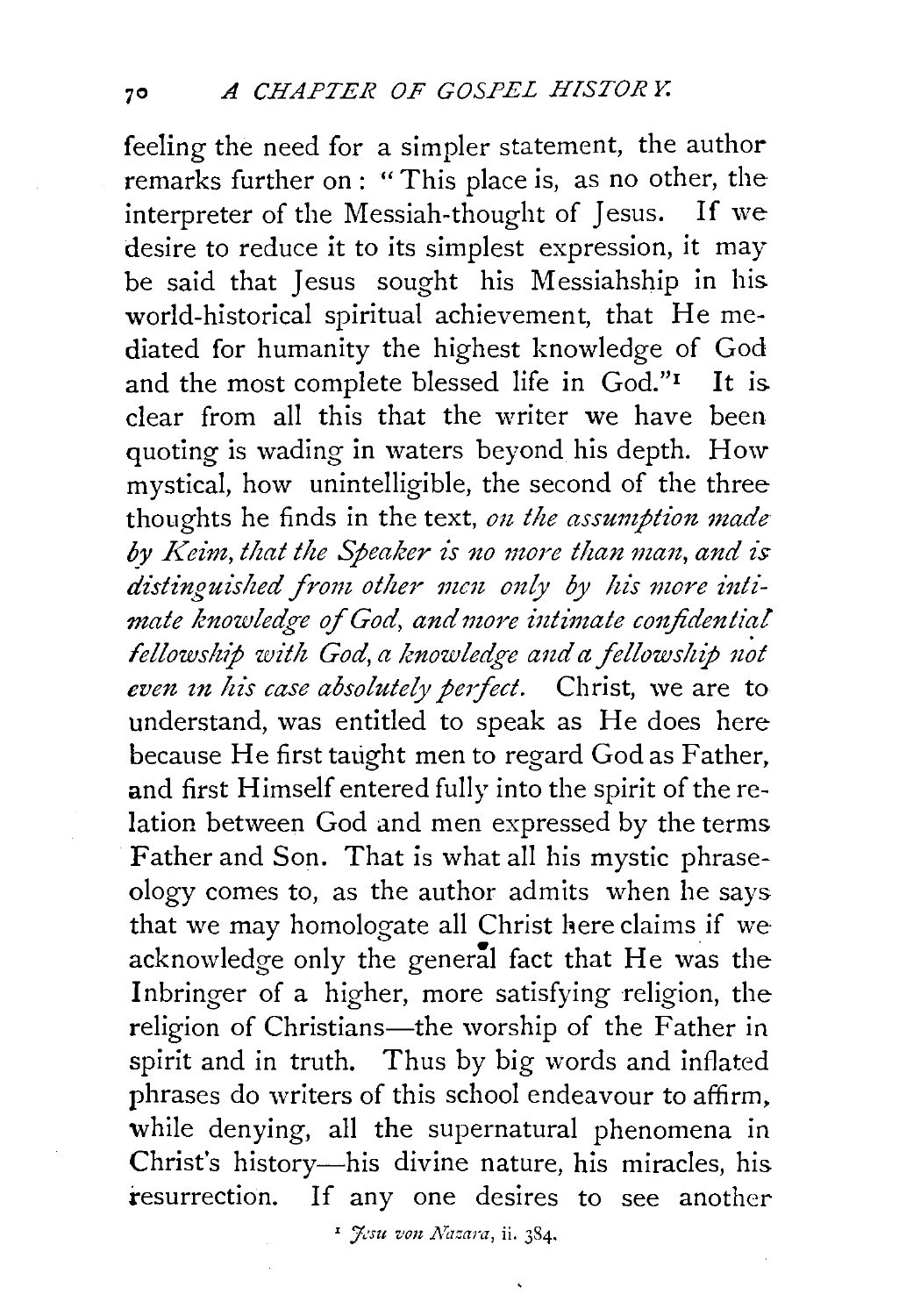sample, let him peruse the account of the resurrection of Jesus given by another member of the same school, Ewald, in his "History of Christ and his Time," concerningwhichaccountStrauss remarks with characteristic frankness and with perfect truth, that it does not contain a fragment of an idea which he himself had not uttered in his *Leben 'Fesu*, though "certainly with far less unction." Strauss, not Keim or Ewald, is the truest exponent of naturalism, and if one is not allowed by his philosophy to find more in our text than Keim finds in it, it would be far better, with the first-named writer, to deny the genuineness of the saying on the ground of its mystic, pretentious, and superhuman character, than with the second to retain it as the unnatural extravagant utterance of one who was neither more nor less than the first teacher of a new and comparatively excellent religion.

Ritschl's interpretation of the text is even more unsatisfactory than the one just considered. While in Keim's paraphrase we recognize in the very straining and elaboration of the style an involuntary testimony to the truth that the words of Christ contain more than his philosophy can receive; in Ritschl's we have some difficulty in discovering more than the perverse whim of a man bent on achieving distinction by singularity in his exegetical views. The first clause of our text, "All things are delivered unto me of my Father," according to this author, points simply to that power over the world which comes through spirituality of mind, and which is evinced by patience under the various ills of life. These words of Jesus are parallel to those of Paul,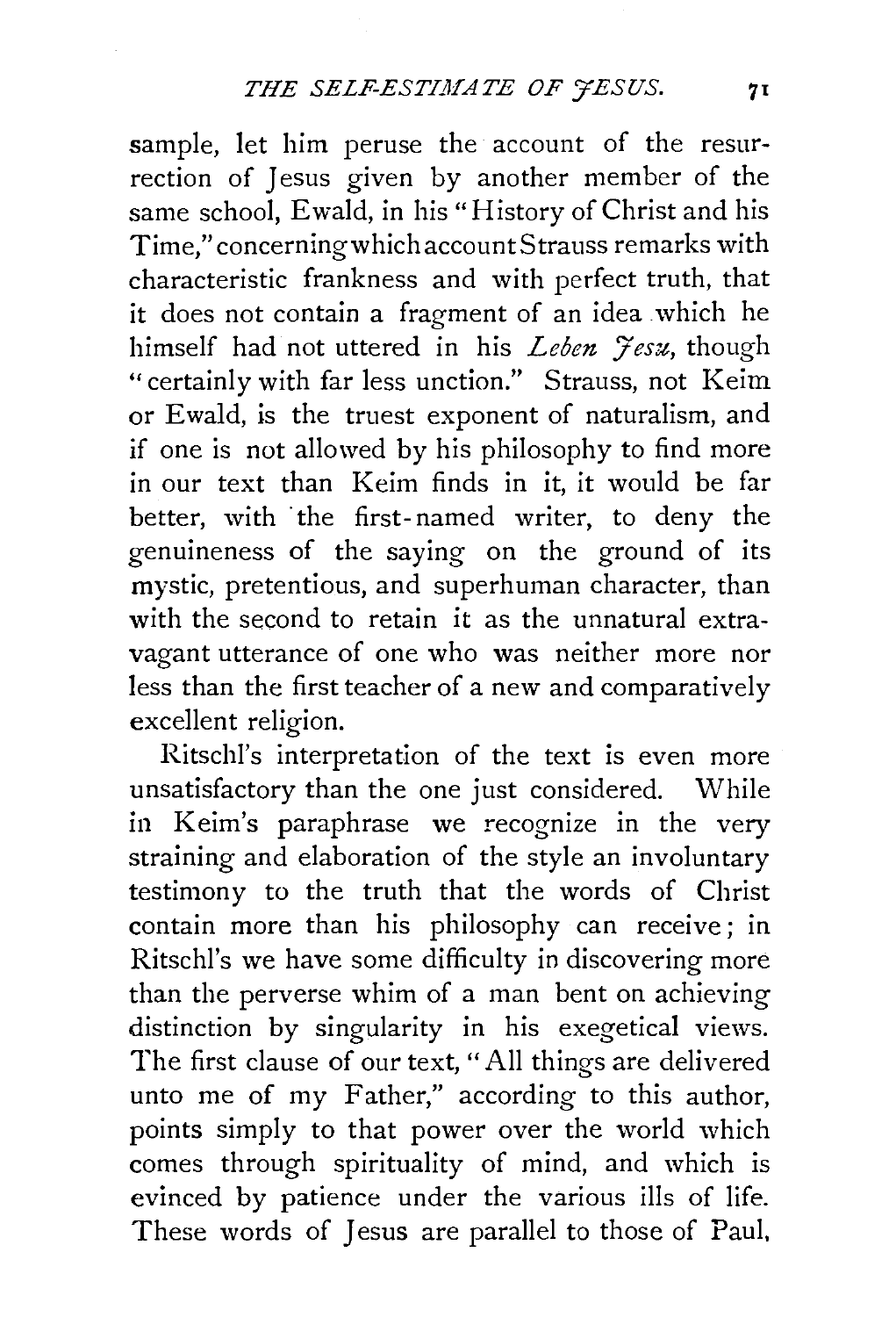" All things are yours," and He claims for Himself no more than is true in measure of every Christian man. The peculiarity of the Christian religion consists in this, that the man whom God knows, and who in turn fully knows God, maintains power over the world. He has overcome the world, He is independent of the world: the world, its ambitions, its rewards, its threats, have no power over him. Christ's personal service consisted in inaugurating such a religion, a religion in which the dominion of the supra-mundane God is set free from national and political limits, as well as from the expectation of material well-being, and God is set forth as a purely spiritual being, and as the object of love and worship to spiritual beings. And because in this service of his life He was at once the Revealer of God in the full sense, and the Man who honoured God and served God up to the full measure of his knowledge of God, it was only natural that He should claim for Himself a position towards the world corresponding to the idea of the one true God, and to the worth of the spiritual kingdom of God. This being the import of the text, according to Ritschl, we are not surprised by the interpretation which he puts upon the gracious invitation to the labouring and heavy laden with which the Chapter closes. The two theologians whose views we have expounded at this point present an instructive contrast. Keim gives to the section commencing with the words " Come unto me," the heading, *Huinility in the*  midst of Elevation, and indicates the drift of the passage thus : Jesus, notwithstanding all his high claims, still looks on Himself as the equal of men,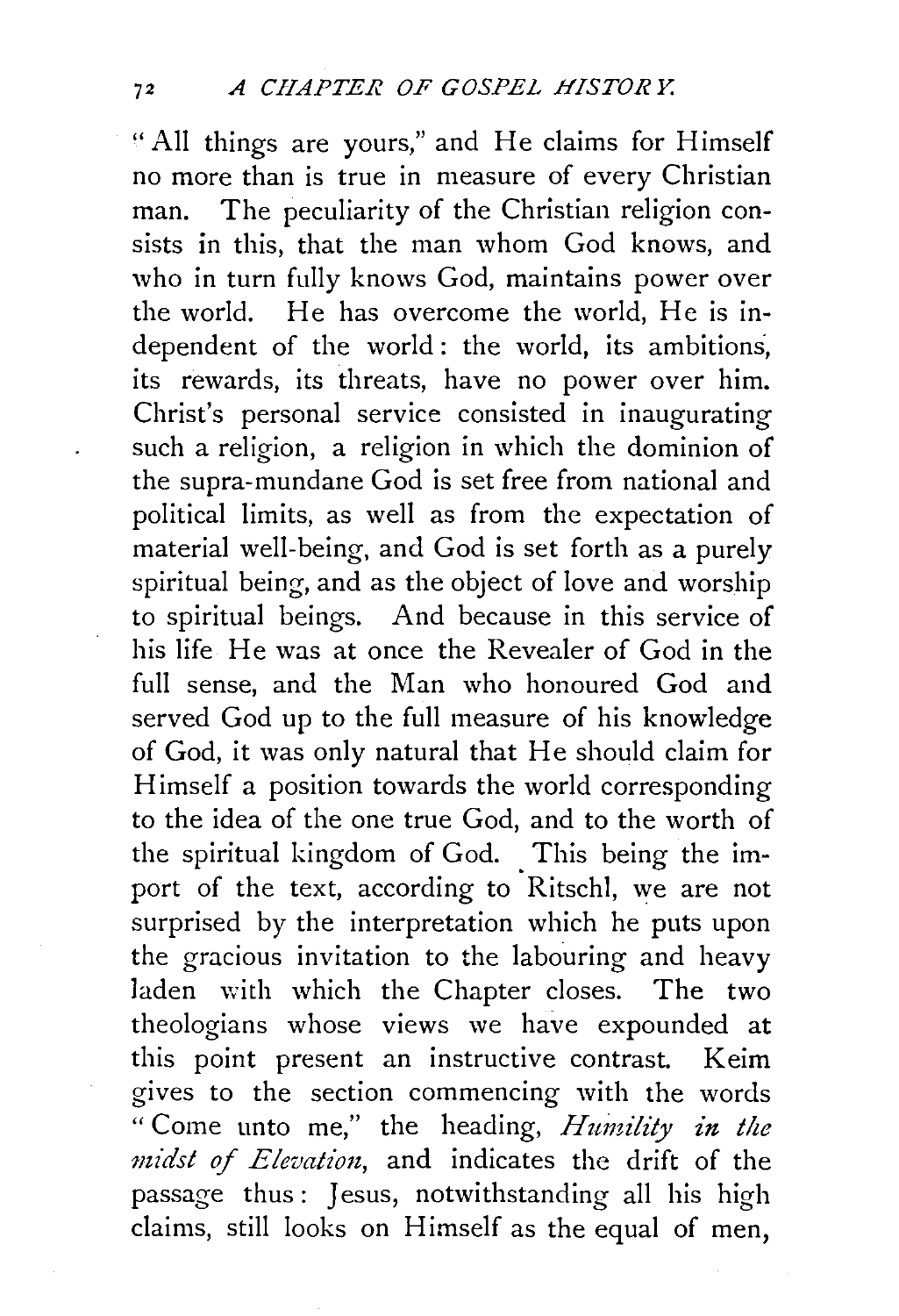and along with them as a subject of God. Ritschl, on the other hand, regards the twenty-seventh verse and those which follow as standing in a relation not of contrast but of sequence. In calling Himself the meek and lowly One, Jesus does not, as it were, make his humility a set-off against his lofty pretensions. On the contrary, the fact of his being the meek and lowly One is the proof that He is entitled to say, "All things are given unto me." By the epithets meek and lowly, He identifies Himself with the suffering righteous man of the Old Testament, with this difference, that the latter was not reconciled to his affliction, but complained of it, whereas Jesus was meek and lowly in *heart,* took his afflictions patiently, cheerfully, and so triumphed over them. And this very patience or meekness in heart was just the proof that He was Master of the world, that is, that all things were given unto Him. "To bear, is to conquer our fate;" and Jesus was a king and a conqueror, as none before or after, because He bore all the ills of life, the contradictions of sinners, the contemptuous unbelief of " the wise and prudent," with perfect equanimity. Such a bald interpretation has, we think, small chance of being aecepted permanently as the key to the meaning of this incomparably gracious word of Christ ; an interpretation which reduces that word to a pathetic assertion of the moral truth that resignation is the source of peace, that patience is the way to victory over the world and to tranquillity of mind. That truth no doubt is involved in the word of gracious invitation, but it is far enough from exhausting its meaning.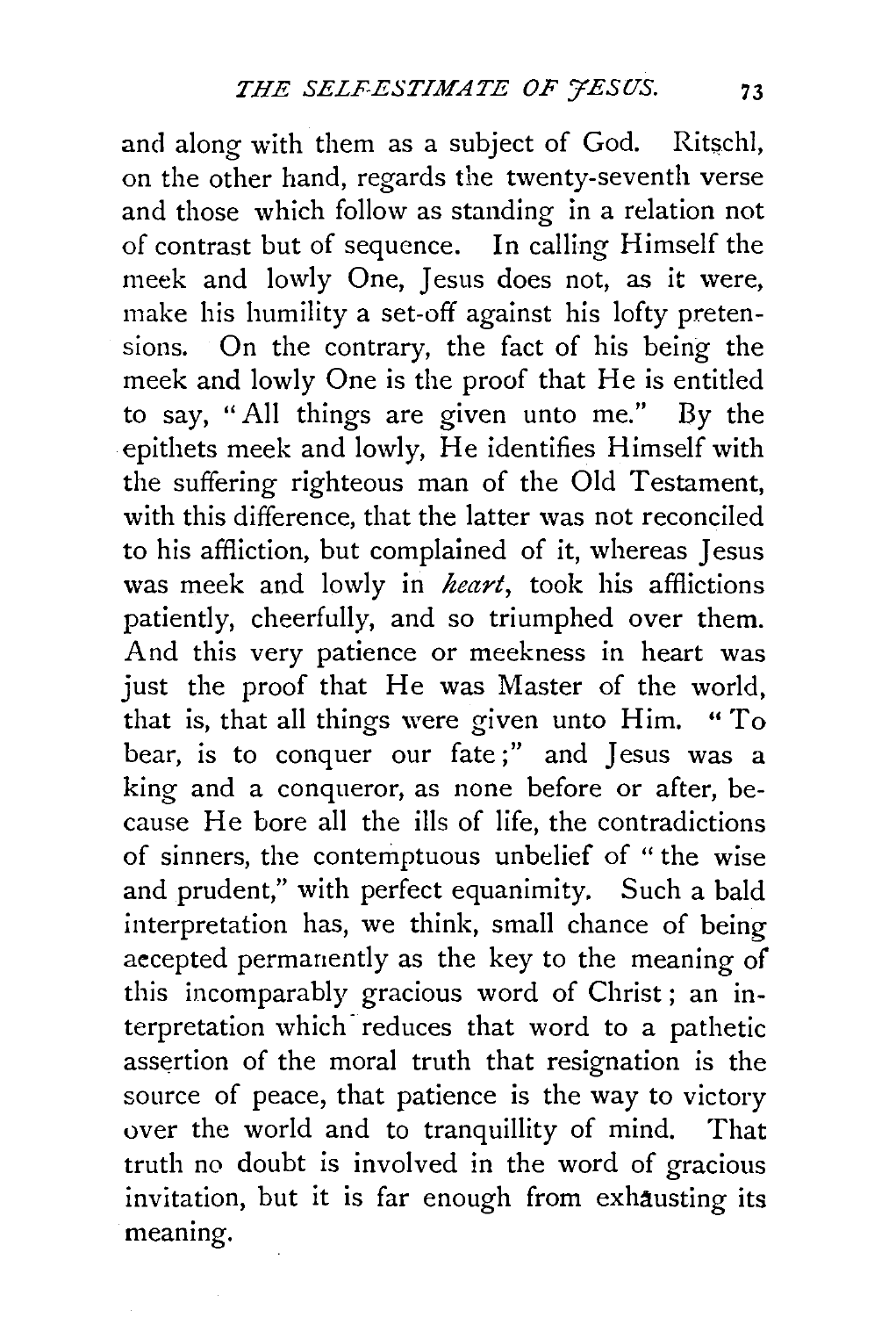But to come back to the self- asserting word in *Verse* 27. We have considered the interpretation put thereon by two modern German theologians, and have expressed dissatisfaction with both. How then are we to understand this saying ?

I. In accordance with our view as to the authentic form of the saying, we hold that Christ does not here lay claim to importance on the ground of his beingthe Introducer of a new spiritual religion, the Setterforth of a new idea of God in his relation to men, the Teacher of the doctrine that God is a Father. All this He might have said of Himself in a true sense, but it is not this which He does in fact say. It is not so much what He teaches men concerning God as what God is to Himself, that is the foremost in his thoughts. What He teaches is second, not first in importance. And even when He comes to speak of what He teaches, what He means to claim for Himself is not that He, first among religious teachers, has taught men to regard God as a Father. The words, " Neither knoweth any man the Father save the Son," &c., are not to be paraphrased, "Neither knoweth any man that God is a Father save the Son, and he to whomsoever the Son will reveal this truth." The name Father, applied to God, is not to be emphasized, as if the Speaker's chief aim were to assert that that is God's proper name : the title is used instinctively, as a matter of course, in accordance with the habit of the Speaker.

2. The text contains these two things :  $(1)$  First a declaration concerning the relation in which the Speaker stands to the God whom He habitually calis Father, and here with emphasis  $n y$  Father; (2) an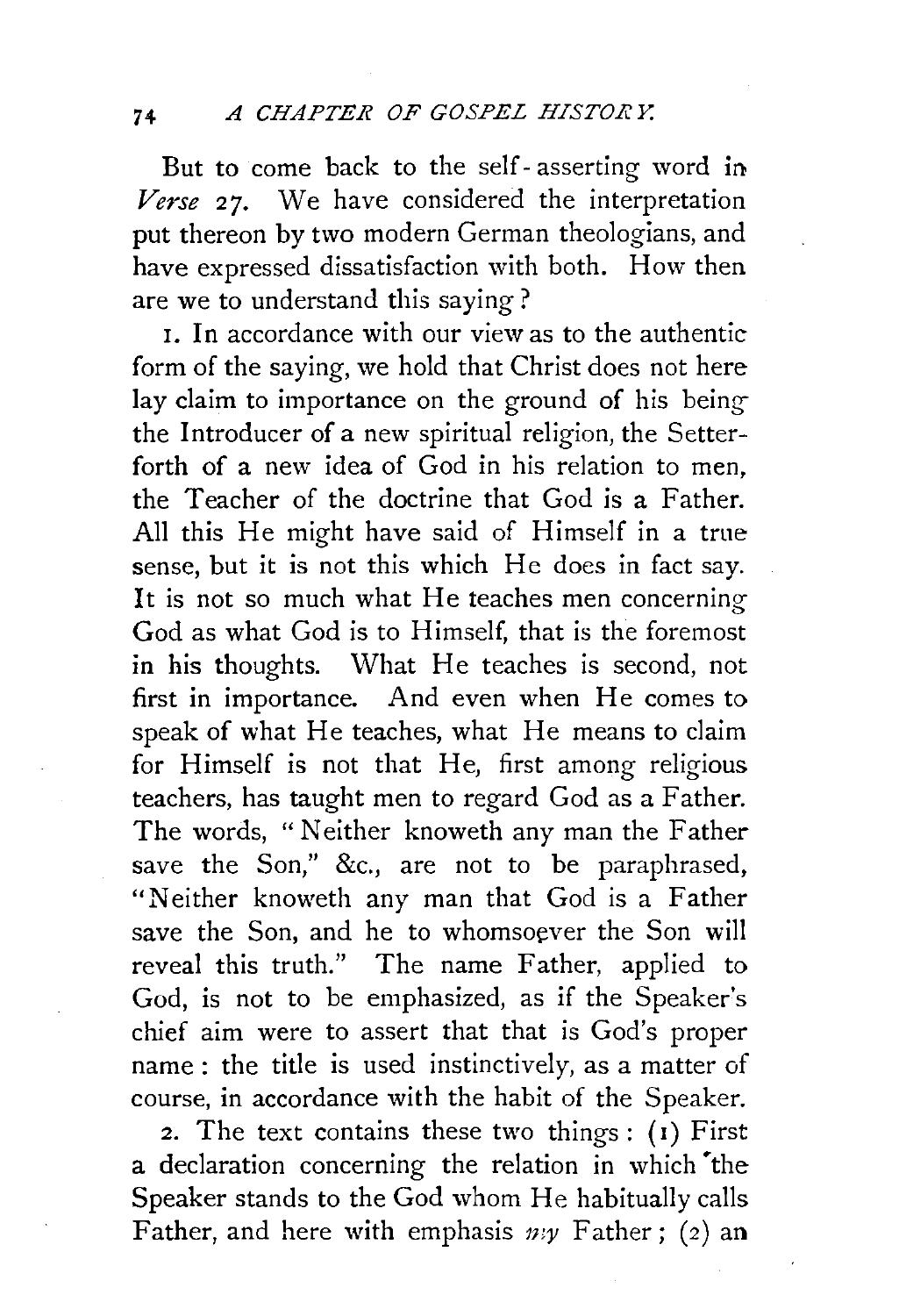assertion of his claim to be the exclusive Revealer of the Father, the Speaker herein appreciating Himself at his full value in presence of a world that sets no value on Him at all. As to the former, it embraces two particulars : an affirmation by Jesus that He is the object of a perfect knowledge (implying a perfect love) on the Father's part, and a further affirmation that the Father shews his love to Him as his son by treating Him with all possible honour, and conferring upon Him all a son's privileges, giving all things into his hands. It is as if the Speaker had said: "My Father is the only Being who knows me thoroughly;<sup>1</sup> many know me not at all; my disciples know me but partially; even the Baptist's knowledge of me is very one-sided. My Father alone knows me altogether. He is entirely acquainted with all my thoughts and ways. And in this his perfect knowledge I find rest to my weary heart in this uncongenial world. It is the pillow on which I lay my head when vexed by the blindness of unbelief, and by the misapprehension of my own followers and well-wishers. And not only does my Father know me as his son, but he treats me as a son with all due honour. All things are delivered unto me of my Father; and in this fact also I find consolation amid the disappointments of life. For this delivery of all things into my hands is the result and expression of the Father's infinite affection for me. The Father loveth me, his Son, and therefore hath given all things into my hands."

But where is the evidence of the gift expressive of infinite love? The Speaker has just admitted

<sup>1</sup> *επιγινώσεει.* The *επι* implies thoroughness.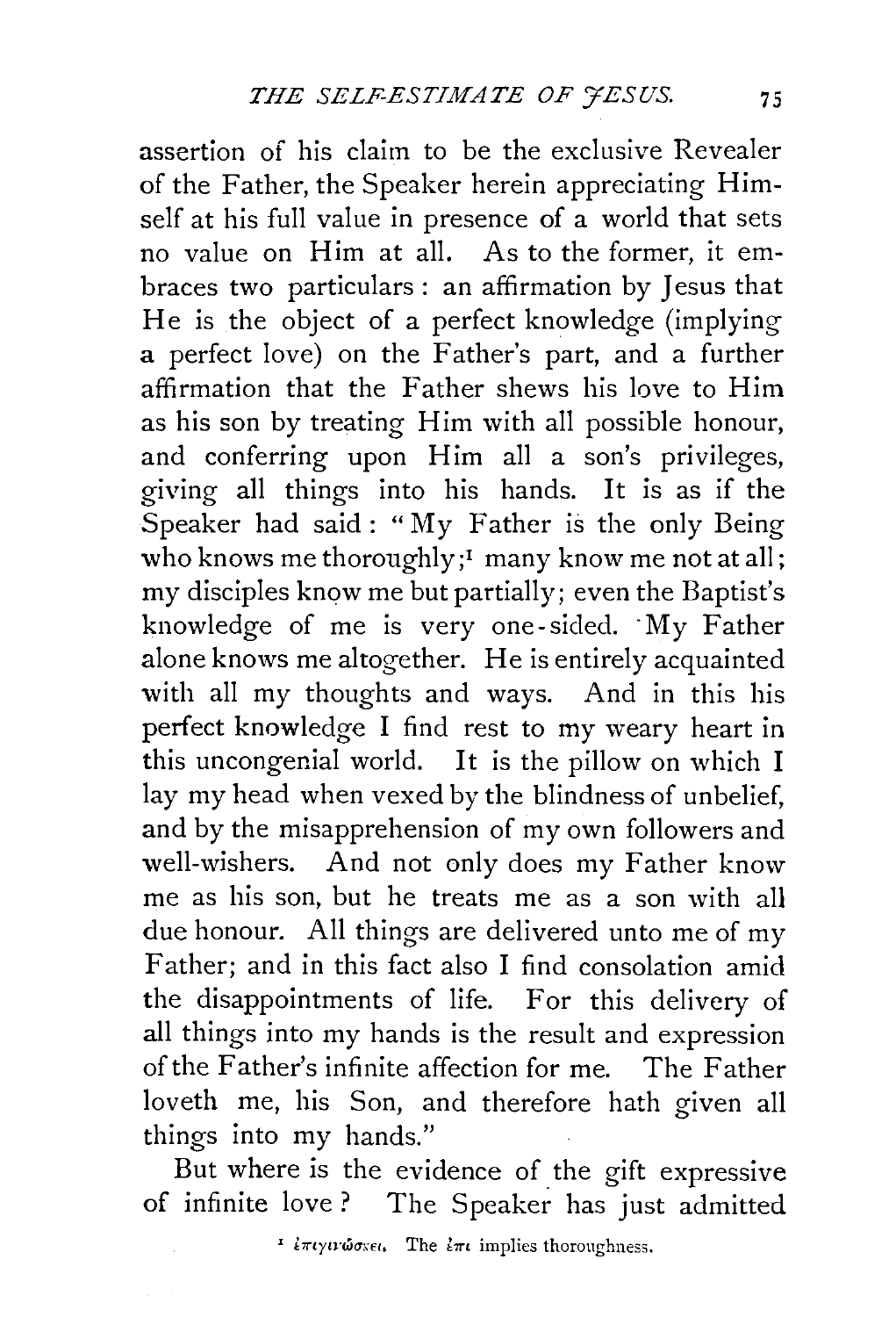that He has received from his Father as yet only a few babes. Whence then this vast leap from the few babes to all things ? Shall we say it is the utterance of One who looks with a prescient eye into the future, and foresees the time when the kingdom, now embracing only an insignificant number of still more insignificant persons, shall be world-wide ; and when the new religion, the worship of the Father in spirit and in truth, shall be universally prevalent, as it is intrinsically fit and worthy to be ? We may say this with truth; but when we have said it, we have not said all. There is not only prescience of the future here, but knowledge of the past, intimate acquaintance with the Father's eternal purpose. The Speaker says, "All things were given<sup> $I$ </sup> me of my Father." The words suggest the mystery of preexistence proclaimed by the Fourth Evangelist. Does it not seem as if this strange Man had some other source of knowledge as to the Father's intentions besides that of earthly experience, so that He is under no temptation to judge of his Father's love by present appearances ? Whence this unearthly serenity under the penuriousness and meanness of the Father's present gift in Providencethese few babes? Is He not enabled to bear the smallness of the apparent gift through his secret knowledge of the Father's eternal purpose to put all things into his hands, to make the destiny of all depend on the attitude they shall ultimately assume towards Himself? and does not that secret knowledge point to a being in the bosom of the Father,

<sup>&</sup>lt;sup>τ</sup> παρεδόθη, aorist. *Cf.* Luke xii. 32, " Fear not, little flock; for it pleased the Father (ivco\*nour) to give you the kingdom."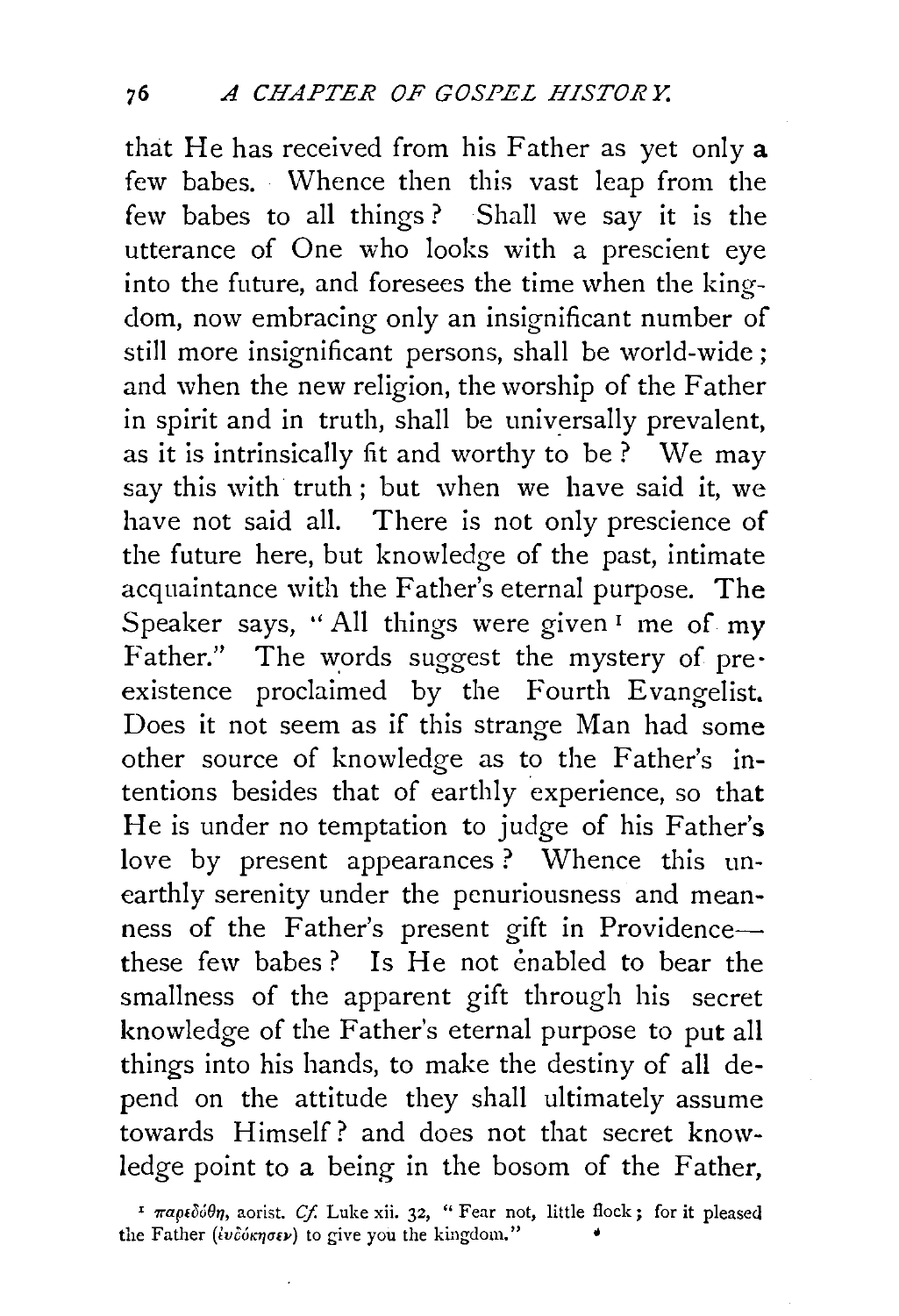such as that whereof the Fourth Evangelist speaks when he says, " No man hath seen God at any time : the only begotten Son which is in the bosom of the Father, he hath declared him"?  $1$ 

It may be said that this way of interpreting this Synoptic text converts it into a Johannine saying. And why not? Why should not Jesus speak as the Fourth Gospel makes Him speak, when He is placed in circumstances similar to those in which the Fourth Gospel for the most part places Him, viz., in presence of the unbelief, gainsaying, and contempt of the cultivated class of Jewish society? Such, as we now well understand, are the circumstances in which we find Jesus here placed; and, as pointed out in our first paper, it is remarkable that the Synoptical Christ, when mentally confronted with the unbelieving wise, should speak so very like the Johannine Christ. It shews that there would have been more of this sort of utterance in the Synoptical Gospels had the writers not confined themselves in their narratives mainly to the Galilean ministry, in which Jesus had much more frequently to do with simple folk, the babes, than with the men who considered themselves in knowledge and culture superior to the multitude-in Greek phrase, with the *oi*   $πολλο<sub>i</sub>$ , as distinguished from the oi χαρίεντες.

3· Besides asserting such an intimate transcendental relation between Himself and his Divine Father, Jesus further, as we said, claims for Himself absolute importance as the Revealer of God the Father. "Neither knoweth any one the Father save the Son, and he to whomsoever the Son shall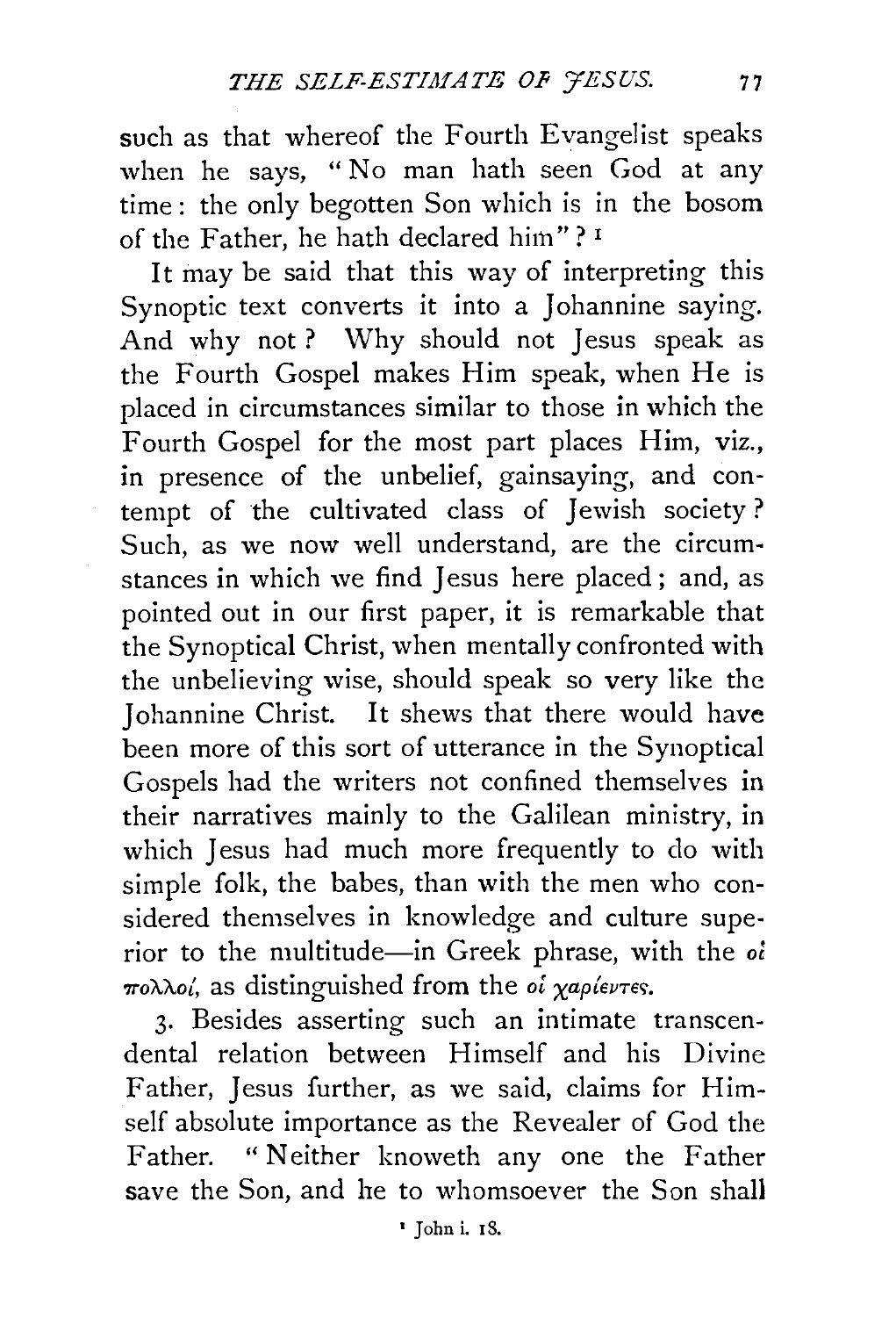reveal him :" thus does the meek and lowly One assert his importance, not in vanity or egotism, but with the calm dignity becoming the Mediator between God and man. He claims two distinctions for Himself, perfect knowledge of God, and the privilege of being the exclusive medium through whom God becomes known to men. In advancing the former of these claims He says, in effect, " Men may despise me, but I have a secret worth possessing-the knowledge of God. This secret the wise and knowing do not possess, their very conceit of wisdom shuts out the light of this knowledge; and their spiritual blindness is evinced by their manner of treating me. For judgment am I come, so far as they are concerned, that those who see might be made blind."

But it is not the Speaker's wish to have an absolute monopoly of this knowledge. He is willing, nay anxious, to communicate it. His spirit is even now grieved because so many are indifferent to his secret. He recognizes it as his vocation to introduce men to the true knowledge of God. He regards Himself as sent into the world for this very end, and He lets his light shine so that men may know the true God, his Father, through Him the Son. Yet, while thus faithfully fulfilling his vocation as Revealer, He thinks it right, in presence of proud contemptuous unbelief, to lay stress on two things: that the knowledge of God is attainable only through Him, and that in revealing the true God He exercises his own freedom. He declines to rank Himself among the lights of the world, as one of many co-ordinate in rank, or differing only in degree,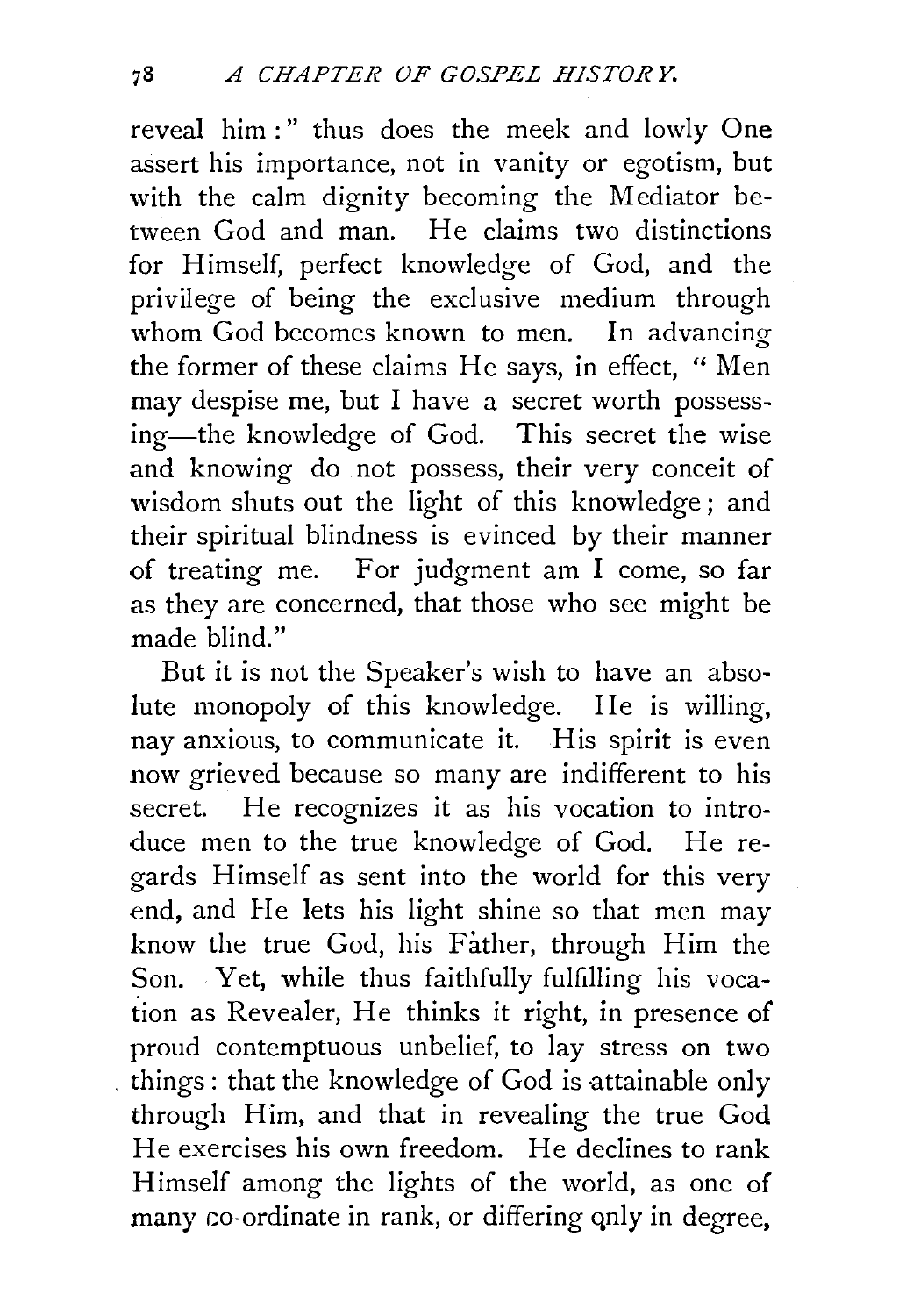He being possibly, by general consent, *primus inter pares.* He claims to be the light of the world, the Sun-all other illuminators being but shining lamps, deriving their light from the central luminary. He does not mean that men who through want of opportunity know not Him, the historical Christ, must on that account be without such knowledge of God as is necessary unto salvation. He could mean no such thing; and the fact that He nevertheless claims to be the sole medium through whom God is known, is only another proof that this high mystic utterance takes us out of the historical incarnate life of the Speaker into the sphere of the eternal and divine. Jesus means to claim for Himself the position towards God, and the function towards the world, of the Johannine Logos, who is the light of every man in any land or in any age who has light, and through whom every one is saved that is saved, even though he be not possessed of a knowledge of the historical Christ.

Then as to the other point, the freedom of the Son in revealing, which is markedly emphasized.<sup>1</sup> ·that is insisted on in the same spirit in which Pau) said to the men of Israel in Antioch, "It was necessary that the word of God should first have been spoken to you: but seeing ye put it from you, and judge yourselves unworthy of everlasting life, lo, we turn to the Gentiles."<sup>2</sup> We are not to imagine that because Jesus uses this word " will," He means that He may possibly in an arbitrary manner refuse the needful light to any one earnestly seeking it. Oh, no! Let us not mistake the severity

<sup>1</sup> φ ίαν βούληται ο υίος αποκαλύψα..

• Acts xiii. 46.